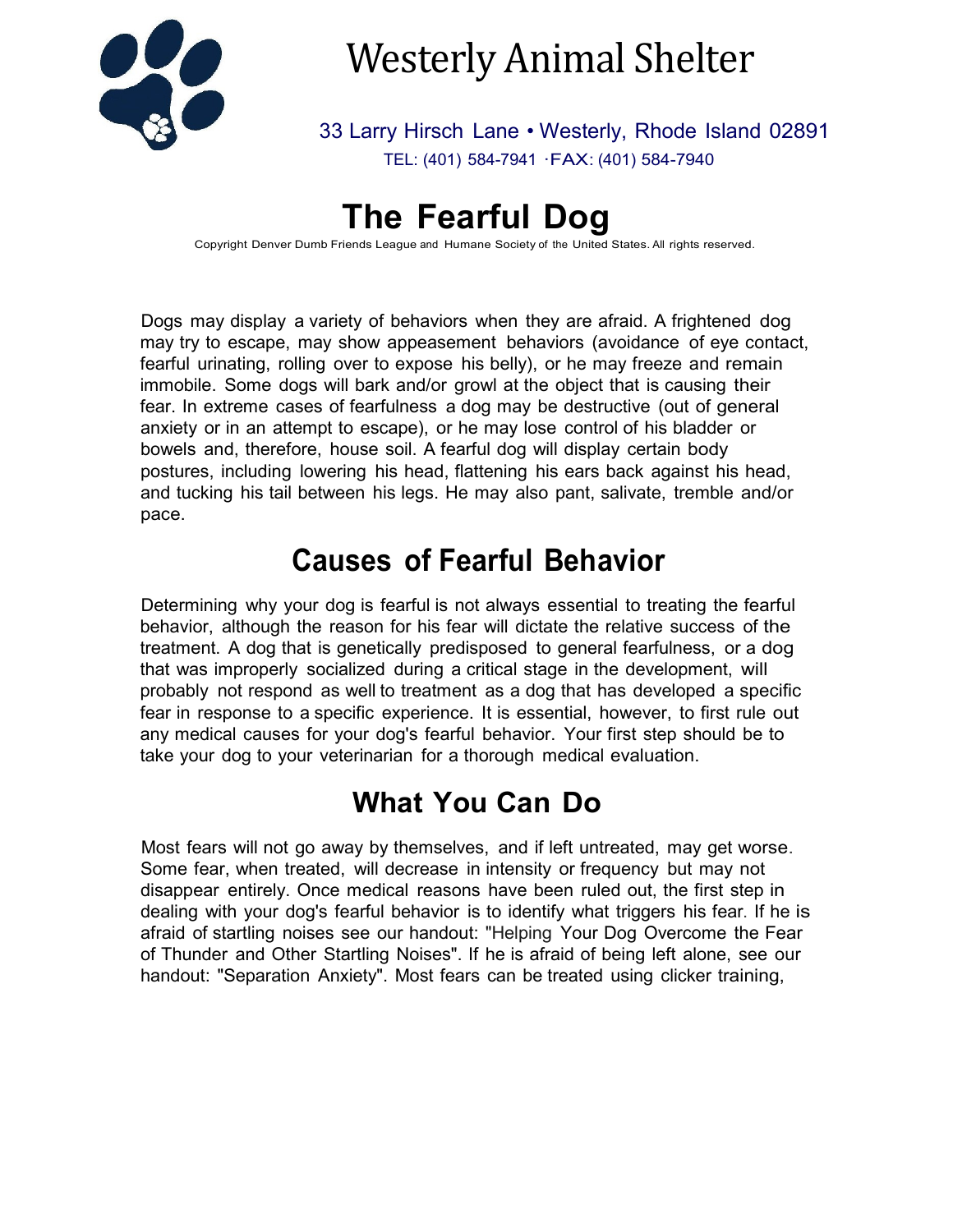desensitization, and counter-conditioning techniques (see our handout "Dog Clicker Training").

## **Clicker Training**

- Condition the clicker, by clicking and giving your dog a treat. Repeat 10 to 12 times.
- Once your dog is conditioned to the clicker, shape a new behavior, like spin or shake starting at a safe distance from the fear stimuli and then gradually decrease the distance to the stimuli. To shape a behavior you want to click and treat for any small approximations of the finished behavior. For instance, if you are shaping spin, then you would click and treat for any head movement in one direction, building up to your dog looking over his shoulder in that same direction, and then finally taking steps until he spins completely around.

## **Desensitization**

- Begin by exposing your dog to a very low level or small amount of whatever it is that is causing his fear. For example, if he is afraid of bicycles, start with a bicycle placed at a distance of 100 feet from your dog.
- As long as your dog remains relaxed gradually move the bicycle closer to him. If at any point he becomes anxious, move the bicycle further away and proceed at a slower pace.
- When your dog can remain relaxed in the presence of a stationary bicycle, move the bicycle 100 feet away again and have someone slowly ride it around. Gradually increase the proximity of the slowly moving bicycle. Repeat this procedure as many times as necessary, increasing the speed of the moving bicycle.
- This process may take several days, weeks, or even months. You must proceed at a slow enough pace that your dog never becomes fearful during the desensitization process. Additionally, whatever causes the dog's fearful reaction must be limited or (preferably) completely removed from his environment during times that you are not working on treatment.

## **Counter Conditioning**

Counter conditioning works best when used along with desensitization. This involves teaching the dog a new reaction to the fear stimulus.

• Using the desensitization technique example described previously, when your dog is first exposed to the bicycle, give him praise. By pairing positive things with the bicycle, your dog will began to make good associations and overtime learn that whenever the bicycle appears, good things happen!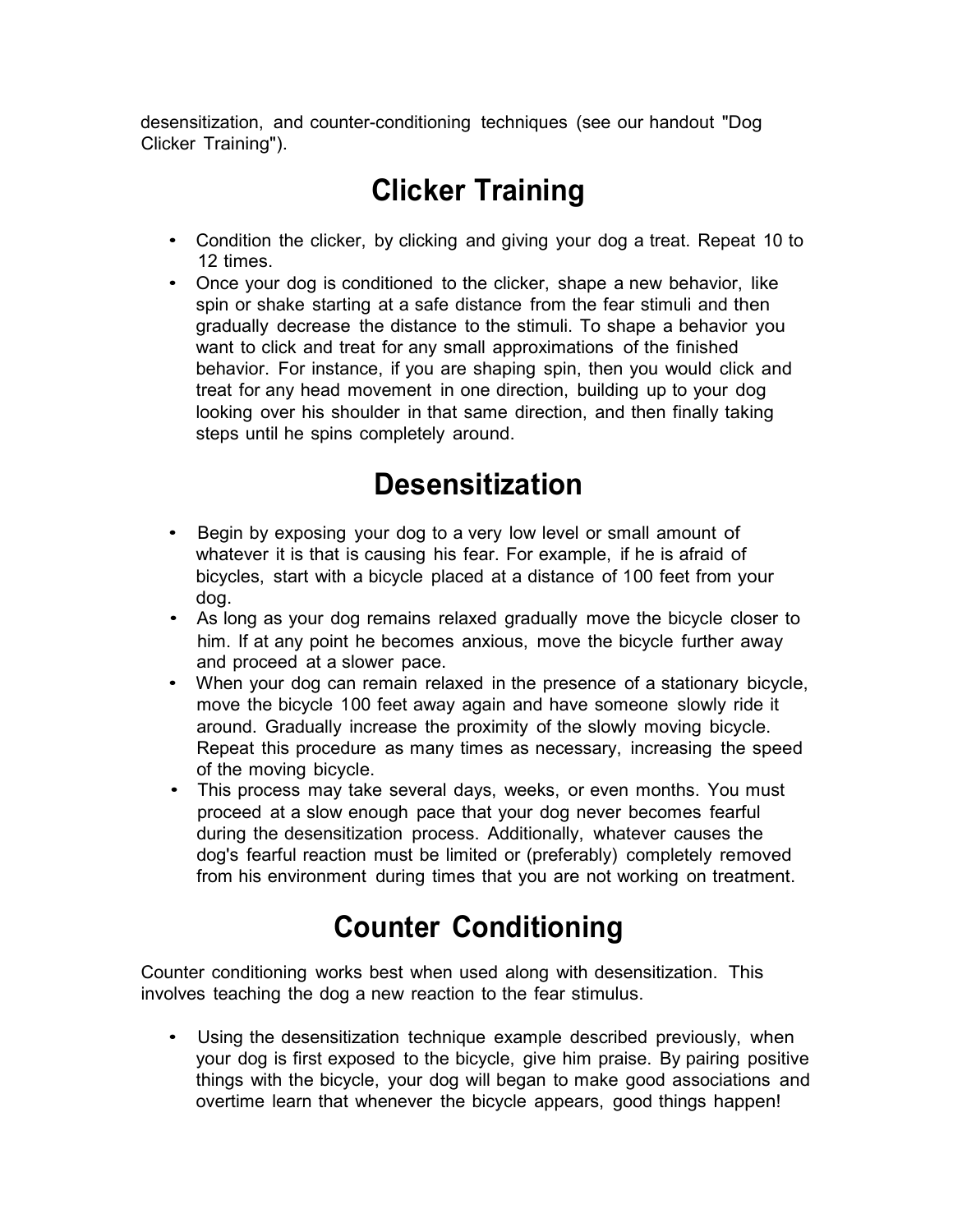• Do not use punishment, collar corrections, or scolding. The point of counter conditioning is for him to always associate pleasant things with the thing that frightens him.

## **Realistic Expectations**

Some of the things that frighten dogs can be difficult to reproduce and/or control. For example, if your dog is afraid of thunderstorms, he may be responding to other things that occur during the storm, such as smells, barometric pressure changes, and/or changes in the light. During the desensitization process it is impossible for you to reproduce all of these factors. If your dog is afraid of men, you may work at desensitizing him, but if an adult man lives in your household and your dog is constantly exposed to him, this can disrupt the gradual process of desensitization.

## **When to Get Help**

Because desensitization and counter conditioning can be difficult to do, and because behavior problems may increase if these techniques are done incorrectly, you may want to get professional, in-home help from an animal behavior specialist (see our handout: "When the Behavior Helpline Can't Help"). It is important to keep in mind that a fearful dog that feels trapped or is pushed too far may become aggressive. Some dogs will respond aggressively to whatever it is that frightens them (see our handout: "Understanding Aggression in Dogs"). If your dog displays any aggressive behavior, such as growling, snarling, snapping, or baring his teeth, stop all behavior modification procedures and seek professional help from an animal behavior specialist as soon as possible.

#### **Consult With Your Veterinarian**

Medication may be available that can help your dog feel less anxious for short time periods. Your veterinarian is the only person who is licensed and qualified to prescribe medication for your dog. Do not attempt to give your dog any over-thecounter or prescription medication without consulting with your veterinarian. Animals do not respond to drugs the same way people do, and a medication that may be safe for humans could be fatal to your dog. Drug therapy alone will not reduce fears and phobias permanently. In extreme cases, behavior modification and medication used together may be the best approach.

#### **New Products**

There are products being marketed by reputable companies to help with anxiety and stress relief in dogs. Please note that none of these is an automatic cure for fear/anxiety, but should be used in conjunction with behavior modification